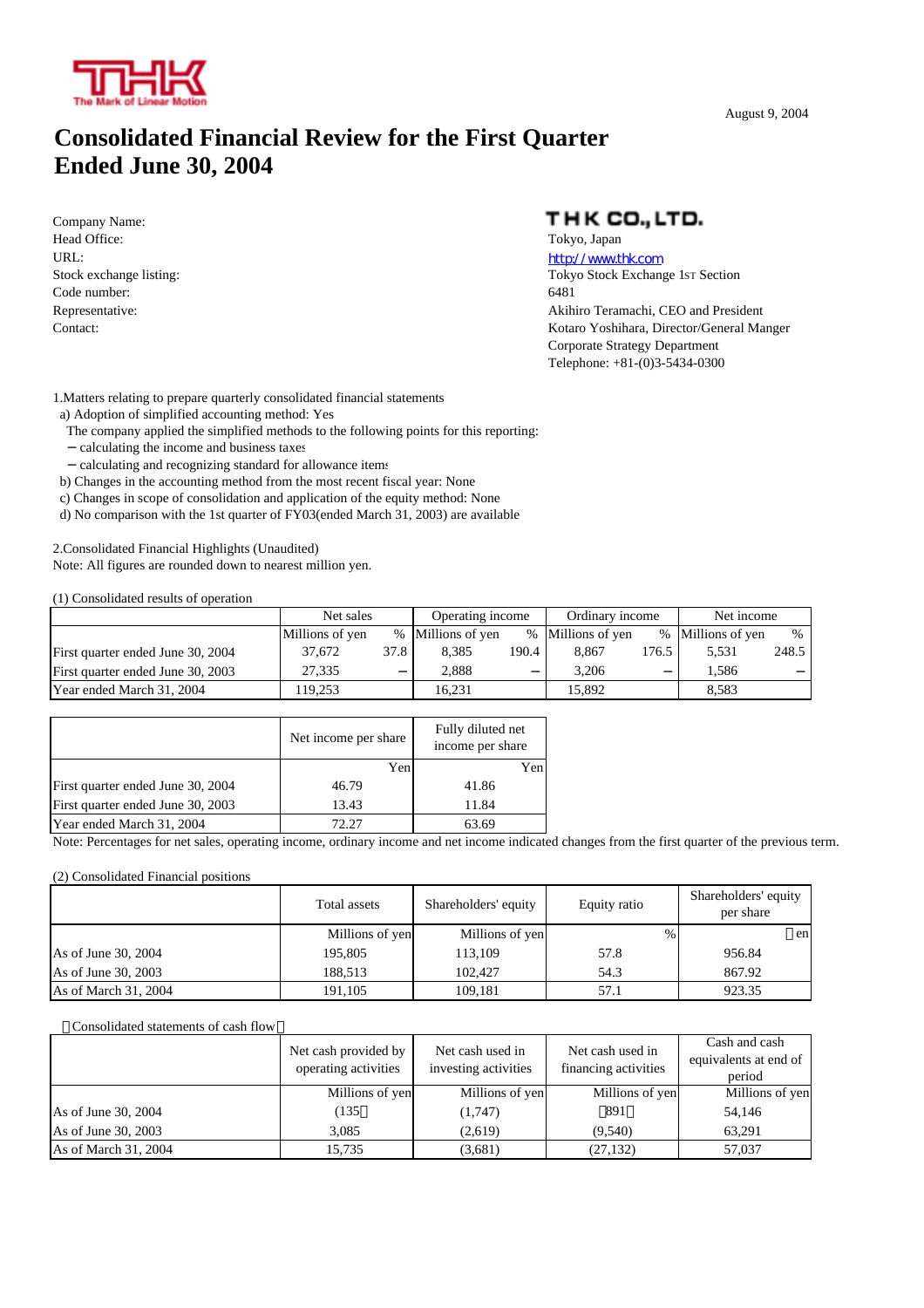#### (Reference)

Forecasted results for the fiscal year ending March 31, 2005 (April 1, 2004 to March 31, 2005)

|                                      | Net sales       | Operating income | Ordinary income | Net income      |
|--------------------------------------|-----------------|------------------|-----------------|-----------------|
|                                      | Millions of yen | Millions of yen  | Millions of yen | Millions of yen |
| Six months ending September 30, 2004 | 74,000          | 13.500           | 13.500          | 7.600           |
| Year ending March 31, 2005           | 142.000         | 24,000           | 24,000          | 13.600          |

For reference: Forecasted net income per share for the year ending March 31, 2005: 114.65 yen

(Calculated based on estimated average number of common stock outstanding during the period.)

Note: The company has not changed the forecasted figures which were announced on May 20, 2004.

 However, this release contains forward-looking statements that are based on available data at the time of release. Some factors could cause actual results to differ from expectations.

#### (Reference)

1. Non-Consolidated Financial Highlights (Unaudited)

Note: All figures are rounded down to nearest million yen.

(1) Results of operations

|                                   | Net sales       |      | Operating income  |       | Ordinary income   |       | Net income        |       |
|-----------------------------------|-----------------|------|-------------------|-------|-------------------|-------|-------------------|-------|
|                                   | Millions of yen |      | % Millions of yen |       | % Millions of yen |       | % Millions of yen | $\%$  |
| First quarter ended June 30, 2004 | 31.348          | 40.0 | 7.439             | 114.7 | 7.940             | 103.1 | 4.909             | 123.8 |
| First quarter ended June 30, 2003 | 22,390          |      | 3.464             |       | 3.909             |       | 2.193             |       |
| Year ended March 31, 2004         | 97.740          |      | 16.186            |       | 16.099            |       | 8.831             |       |

|                                   | Net income per share | Fully diluted net |
|-----------------------------------|----------------------|-------------------|
|                                   |                      | income per share  |
|                                   | Yen                  | Yen               |
| First quarter ended June 30, 2004 | 41.48                | 37.12             |
| First quarter ended June 30, 2003 | 18.51                | 16.30             |
| Year ended March 31, 2004         | 65.39                | 74.18             |

Note: Percentages for net sales, operating income, ordinary income and net income indicated changes from the first quarter of the previous term.

#### (2) Financial positions

|                      | Total assets    | Shareholders' equity | Equity ratio | Shareholders' equity<br>per share |
|----------------------|-----------------|----------------------|--------------|-----------------------------------|
|                      | Millions of yen | Millions of yen      | $\%$         | Yen                               |
| As of June 30, 2004  | 186,873         | 109.718              | 58.7         | 927.11                            |
| As of June 30, 2003  | 178.531         | 99.124               | 55.5         | 837.55                            |
| As of March 31, 2004 | 181.983         | 105,760              | 58.1         | 893.23                            |

#### 2. Forecasted results for the fiscal year ending March 31, 2005 (April 1, 2004 to March 31, 2005)

|                                      | Net sales       | Operating income | Ordinary income | Net income      |
|--------------------------------------|-----------------|------------------|-----------------|-----------------|
|                                      | Millions of yen | Millions of yen  | Millions of yen | Millions of yen |
| Six months ending September 30, 2004 | 61,000          | 12,500           | 12,500          | 7.200           |
| Year ending March 31, 2005           | 115.000         | 22,000           | 22,000          | 12,700          |

For reference: Forecasted of net income per share for the year ending March 31, 2005: 106.89Yen

(Calculated based on estimated average number of common stock outstanding during the period.)

Note: The company has not changed the forecasted figures which were announced on May 20, 2004.

 However, this release contains forward-looking statements that are based on available data at the time of release Some factors could cause actual results to differ from expectations.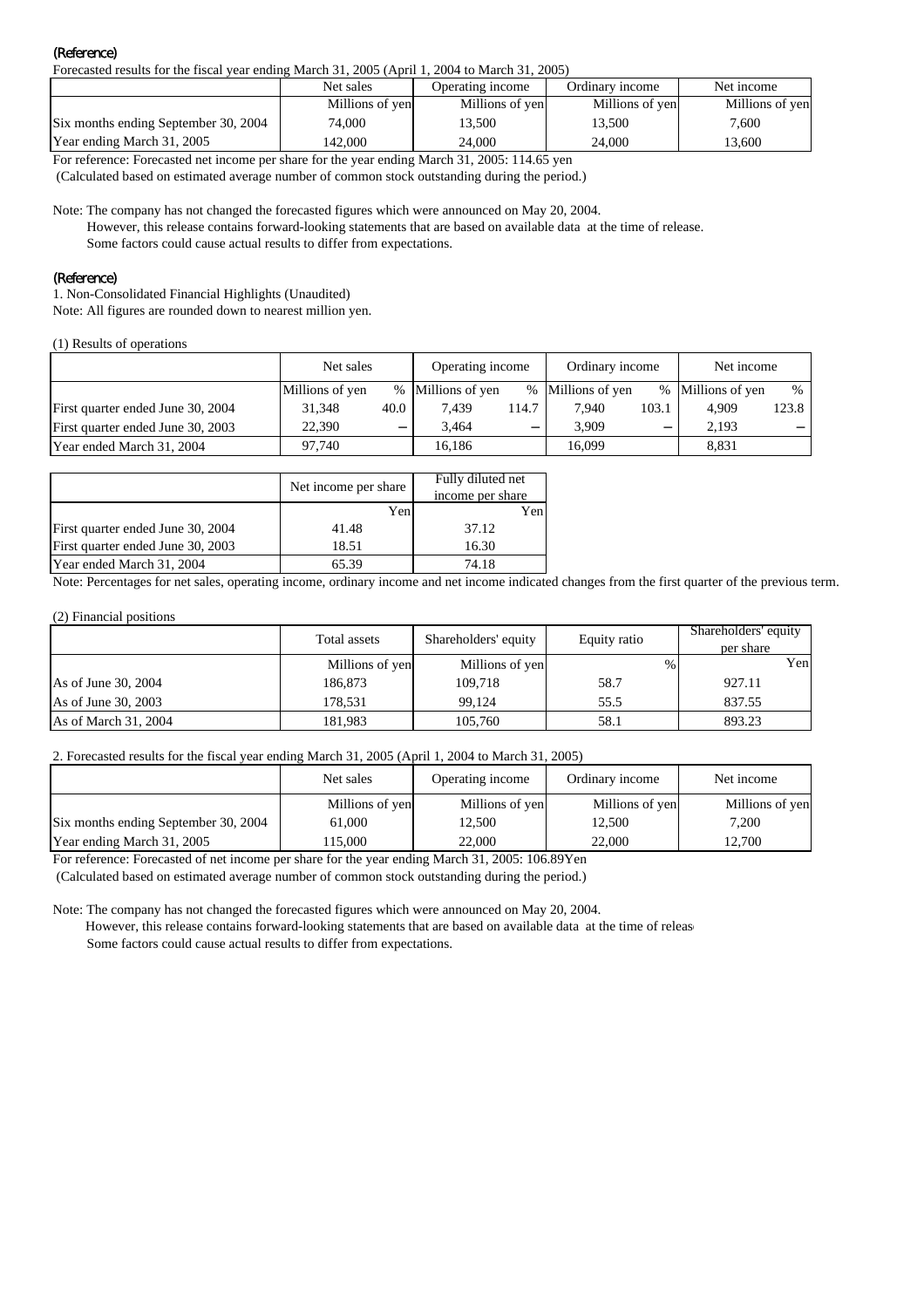### **Consolidated Balance Sheets (Unaudited)**

(Millions of yen)

|                                                                  | As of<br>June 30, 2004 |                  | As of<br>June 30, 2003 |                  | <b>Increase</b><br>(Decrease) |                   | As of<br><b>March 30, 2004</b> | ( <i>WITHORS OF YER)</i> |
|------------------------------------------------------------------|------------------------|------------------|------------------------|------------------|-------------------------------|-------------------|--------------------------------|--------------------------|
|                                                                  | <b>Amount</b>          | Compo-<br>sition | <b>Amount</b>          | Compo-<br>sition | <b>Amount</b>                 | Rate of<br>change | <b>Amount</b>                  | Compo-<br>sition         |
| <b>Assets</b>                                                    |                        | $\%$             |                        | $\%$             |                               | $\%$              |                                | $\%$                     |
| <b>Current assets</b>                                            |                        |                  |                        |                  |                               |                   |                                |                          |
| Cash on hand and in bank                                         | 53,695                 |                  | 57,272                 |                  | (3,576)                       | (6.2)             | 56,550                         |                          |
| Notes and accounts receivable-trade                              | 52,384                 |                  | 38,365                 |                  | 14,019                        | 36.5              | 46,285                         |                          |
| Short-term investment in securities                              | 450                    |                  | 6,919                  |                  | (6, 469)                      | (93.5)            | 516                            |                          |
| Inventories                                                      | 23,657                 |                  | 23,219                 |                  | 438                           | 1.9               | 23,108                         |                          |
| Other                                                            | 5,154                  |                  | 3,834                  |                  | 1,319                         | 34.4              | 4,246                          |                          |
| <b>Total current assets</b>                                      | 135,341                | 69.1             | 129,611                | 68.8             | 5,730                         | 4.4               | 130,706                        | 68.4                     |
| <b>Fixed assets</b>                                              |                        |                  |                        |                  |                               |                   |                                |                          |
| Tangible fixed assets                                            | 42,779                 | 21.8             | 42,481                 | 22.5             | 297                           | 0.7               | 42,982                         | 22.5                     |
| Intangible fixed assets                                          | 1,358                  | 0.7              | 1,829                  | 1.0              | (471)                         | (25.8)            | 1,482                          | 0.8                      |
| Investments and other                                            | 16,325                 | 8.4              | 14,591                 | 7.7              | 1,734                         | 11.9              | 15,933                         | 8.3                      |
| <b>Total Fixed assets</b>                                        | 60,463                 | 30.9             | 58,902                 | 31.2             | 1,561                         | 2.7               | 60,398                         | 31.6                     |
| <b>Total assets</b>                                              | 195,805                | 100.0            | 188,513                | 100.0            | 7,291                         | 3.9               | 191,105                        | 100.0                    |
| <b>Liabilities</b>                                               |                        |                  |                        |                  |                               |                   |                                |                          |
| <b>Current liabilities</b>                                       |                        |                  |                        |                  |                               |                   |                                |                          |
| Notes and accounts payables-trade                                | 27,500                 |                  | 18,869                 |                  | 8,630                         | 45.7              | 24,219                         |                          |
| Short-term debt                                                  |                        |                  | 1,795                  |                  | (1,795)                       | (100.0)           |                                |                          |
| Current portion of long-term debt                                |                        |                  | 14,905                 |                  | (14,905)                      | (100.0)           |                                |                          |
| Other current liabilities                                        | 13,511                 |                  | 9,081                  |                  | 4,430                         | 48.8              | 16,098                         |                          |
| <b>Total current liabilities</b>                                 | 41,012                 | 20.9             | 44,651                 | 23.7             | (3,639)                       | (8.2)             | 40,318                         | 21.1                     |
| <b>Long-term liabilities</b>                                     |                        |                  |                        |                  |                               |                   |                                |                          |
| <b>Bonds</b>                                                     | 38,000                 |                  | 38,000                 |                  |                               |                   | 38,000                         |                          |
| Other long-term liabilities                                      | 3,304                  |                  | 3,119                  |                  | 185                           | 5.9               | 3,247                          |                          |
| <b>Total long-term liabilities</b>                               | 41,304                 | 21.1             | 41,119                 | 21.8             | 185                           | 0.5               | 41,247                         | 21.6                     |
| <b>Total liabilities</b>                                         | 82,316                 | 42.0             | 85,770                 | 45.5             | (3, 454)                      | (4.0)             | 81,565                         | 42.7                     |
| <b>Minority interest</b>                                         |                        |                  |                        |                  |                               |                   |                                |                          |
| Minority interest                                                | 378                    | 0.2              | 315                    | 0.2              | 63                            | 20.2              | 357                            | 0.2                      |
| <b>Shareholders' equity</b>                                      |                        |                  |                        |                  |                               |                   |                                |                          |
| Common stock                                                     | 23,106                 | 11.8             | 23,106                 | 12.3             |                               |                   | 23,106                         | 12.0                     |
| Capital surplus                                                  | 30,962                 | 15.8             | 30,962                 | 16.4             |                               |                   | 30,962                         | 16.2                     |
| Earned surplus                                                   | 60,430                 | 30.9             | 49,348                 | 26.2             | 11,081                        | 22.5              | 55,836                         | 29.2                     |
| Net unrealized gain (loss) on other securities                   | 713                    | 0.4              | (142)                  | (0.1)            | 855                           | (600.9)           | 721                            | 0.4                      |
| Foreign currency translation adjustments                         | (775)                  | (0.4)            | 819                    | 0.4              | (1,595)                       | (194.6)           | (120)                          | (0.0)                    |
| Treasury stock                                                   | (1,326)                | (0.7)            | (1,667)                | (0.9)            | 340                           | (20.4)            | (1, 324)                       | (0.7)                    |
| <b>Total shareholders' equity</b>                                | 113,109                | 57.8             | 102,427                | 54.3             | 10,682                        | 10.4              | 109,181                        | 57.1                     |
| Total liabilities, minority interest and<br>shareholders' equity | 195,805                | 100.0            | 188,513                | 100.0            | 7,291                         | 3.9               | 191,105                        | 100.0                    |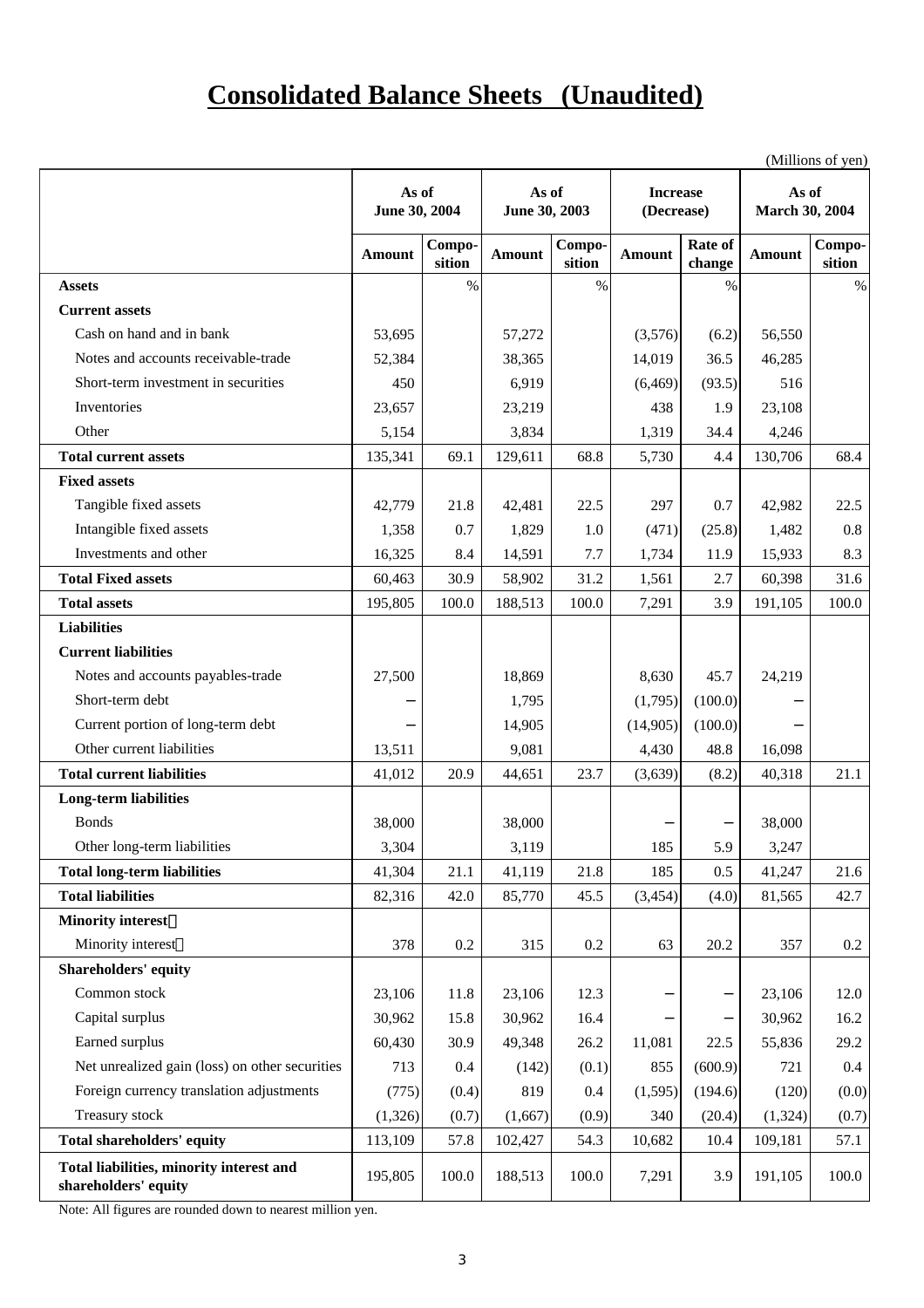### **Consolidated Statements of Income (Unaudited)**

|                                                                  |        |                        |                        |                 |                 |        |                       | (Millions of yen) |
|------------------------------------------------------------------|--------|------------------------|------------------------|-----------------|-----------------|--------|-----------------------|-------------------|
|                                                                  |        | Three months           |                        | Three months    | <b>Increase</b> |        |                       | <b>Year ended</b> |
|                                                                  |        | ended<br>June 30, 2004 | ended<br>June 30, 2003 |                 | (Decrease)      |        | <b>March 31, 2004</b> |                   |
|                                                                  |        | <b>Ratio</b> to        |                        | <b>Ratio</b> to | Rate of         |        |                       | <b>Ratio</b> to   |
|                                                                  | Amount | net sales              | Amount                 | net sales       | Amount          | change | Amount                | net sales         |
|                                                                  |        | $\%$                   |                        | $\%$            |                 | $\%$   |                       | $\%$              |
| <b>Net sales</b>                                                 | 37,672 | 100.0                  | 27,335                 | 100.0           | 10,336          | 37.8   | 119,253               | 100.0             |
| Cost of sales                                                    | 22,825 | 60.6                   | 18,526                 | 67.8            | 4,298           | 23.2   | 77,932                | 65.4              |
| Gross p o it                                                     | 14,846 | 39.4                   | 8,808                  | 32.2            | 6,038           | 68.5   | 41,321                | 34.6              |
| Selling, general and administrative expenses                     | 6,460  | 17.2                   | 5,920                  | 21.7            | 540             | 9.1    | 25,090                | 21.0              |
| <b>Operating income</b>                                          | 8,385  | 22.2                   | 2,888                  | 10.5            | 5,497           | 190.4  | 16,231                | 13.6              |
| Non-operating income                                             | 585    | 1.6                    | 569                    | 2.1             | 16              | 2.8    | 1,070                 | 0.9               |
| Interest and dividends income                                    | 40     |                        | 61                     |                 | (20)            | (33.5) | 147                   |                   |
| Other                                                            | 545    |                        | 508                    |                 | 36              | 7.2    | 922                   |                   |
| Non-operating expense                                            | 104    | 0.3                    | 250                    | 0.9             | (146)           | (58.5) | 1,409                 | 1.2               |
| Interest expenses                                                | 39     |                        | 143                    |                 | (103)           | (72.4) | 493                   |                   |
| Other                                                            | 64     |                        | 107                    |                 | (43)            | (40.1) | 916                   |                   |
| <b>Ordinary income</b>                                           | 8,867  | 23.5                   | 3,206                  | 11.7            | 5,660           | 176.5  | 15,892                | 13.3              |
| Extraordinary gain                                               | 21     | 0.1                    | 19                     | 0.0             | $\mathbf{1}$    | 6.2    | 68                    | 0.1               |
| <b>Extraordinary</b> loss                                        | 10     | 0.0                    | 105                    | 0.3             | (95)            | (90.4) | 439                   | 0.4               |
| Income before income taxes and minority<br>interest              | 8,878  | 23.6                   | 3,121                  | 11.4            | 5,757           | 184.4  | 15,520                | 13.0              |
| Income taxes and other                                           | 3,334  | 8.9                    | 1,529                  | 5.6             | 1,805           | 118.1  | 6,926                 | 5.8               |
| Minority interest in loss (gain) of consolidated<br>subsidiaries | 13     | 0.0                    | 5                      | 0.0             | $\tau$          | 145.3  | 10                    | 0.0               |
| Net income                                                       | 5,531  | 14.7                   | 1,586                  | 5.8             | 3,944           | 248.5  | 8,583                 | 7.2               |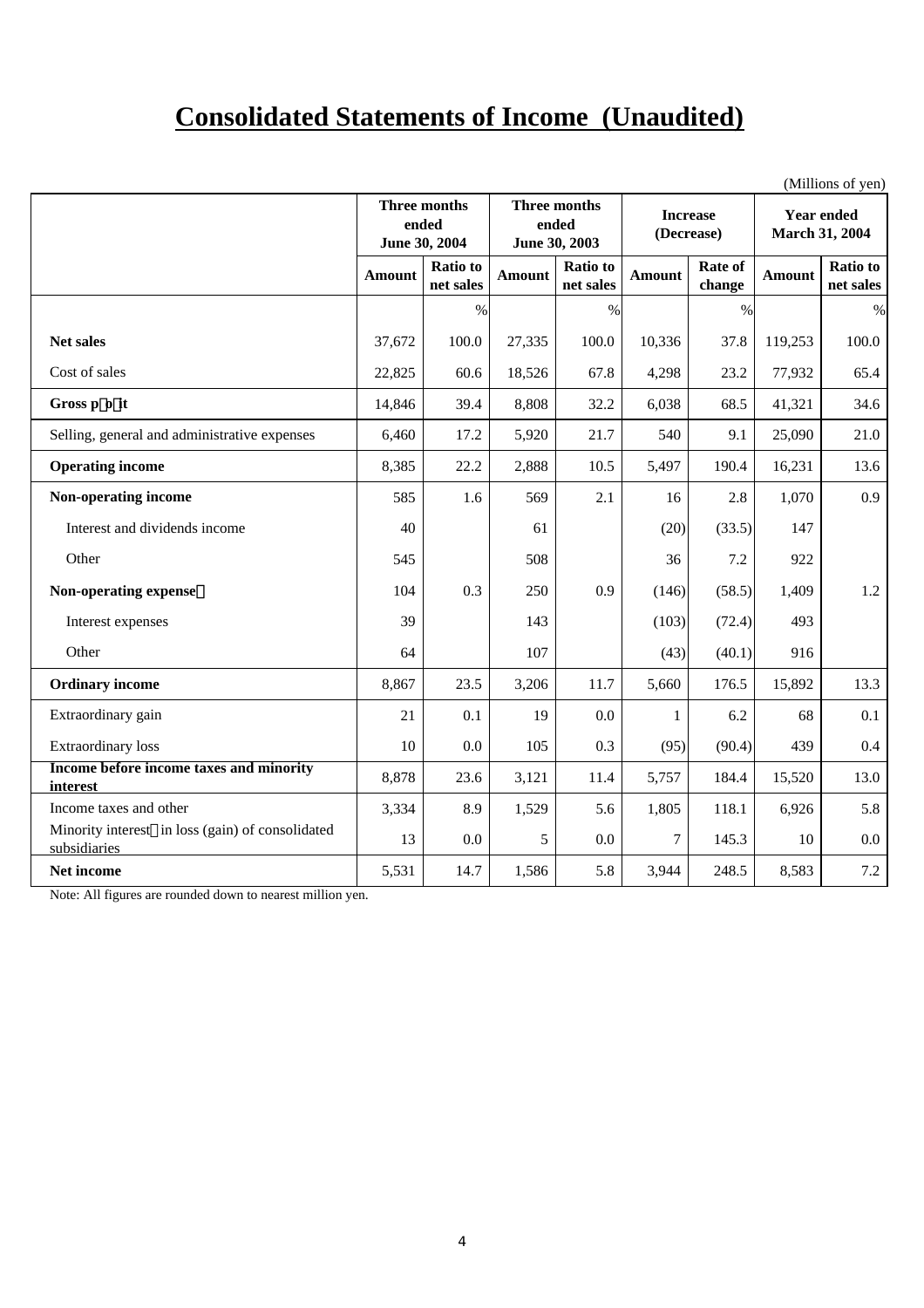## **Consolidated Statements of Retained Earnings**

|                                                                                      |                                               |                                               | (Millions of yen)                   |
|--------------------------------------------------------------------------------------|-----------------------------------------------|-----------------------------------------------|-------------------------------------|
|                                                                                      | <b>Three months</b><br>ended<br>June 30, 2004 | <b>Three months</b><br>ended<br>June 30, 2003 | <b>Year ended</b><br>March 31, 2004 |
|                                                                                      | <b>Amount</b>                                 | <b>Amount</b>                                 | <b>Amount</b>                       |
| <b>Capital surplus</b>                                                               |                                               |                                               |                                     |
| <b>Consolidated Capital surplus at beginning of period</b>                           | 30,962                                        | 30,962                                        | 30,962                              |
| <b>Consolidated Capital surplus at end of period</b>                                 | 30,962                                        | 30,962                                        | 30,962                              |
| <b>Earned surplus</b>                                                                |                                               |                                               |                                     |
| <b>Consolidated Earned surplus at beginning of period</b>                            | 55,836                                        | 48,686                                        | 48,686                              |
| Increase in earned surplus                                                           |                                               |                                               |                                     |
| Net income                                                                           | 5,531                                         | 1,586                                         | 8,583                               |
| Increase from investment in an affiliate newly accounted for<br>by the equity method |                                               |                                               | 378                                 |
| Decrease in earned surplus                                                           |                                               |                                               |                                     |
| Dividends                                                                            | 887                                           | 895                                           | 1,782                               |
| Bonuses to directors                                                                 | 50                                            | 30                                            | 30                                  |
| <b>Consolidated Earned surplus at end of period</b>                                  | 60,430                                        | 49,348                                        | 55,836                              |